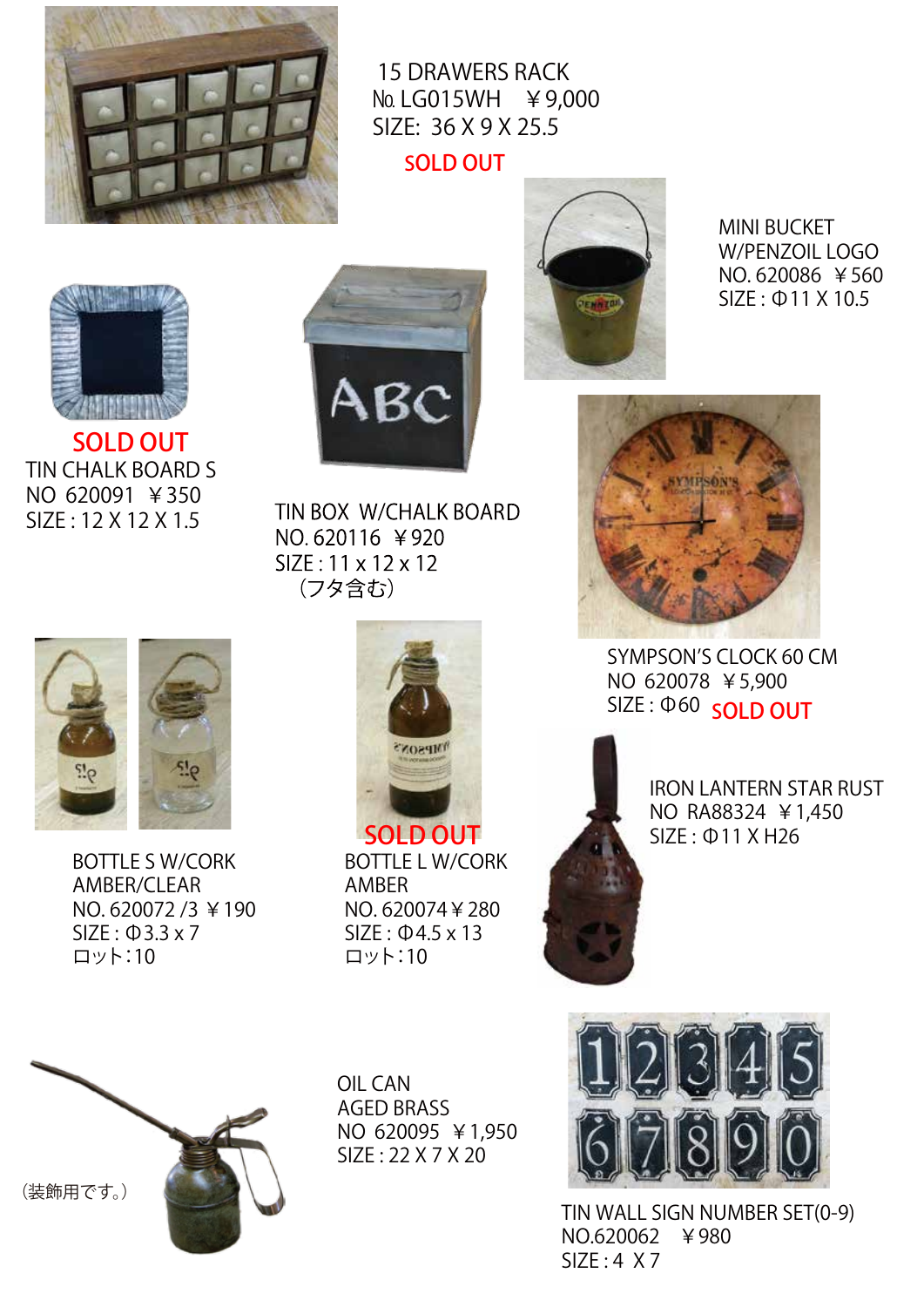

TERING CAN NO.600598 ¥5,900 SIZE : 55 X 25 X 41

SOLD OUT



ALEMBIC №600590 ¥13,000 SIZE : 52 X 24 X 45 (装飾用です。)





IRON + WOODEN SPADE A NO. W004 ¥ 2,100 SIZE: 18 x 30

**IRON + WOODEN SPADE B** NO. W005 ¥1,800  $SIZE: 7 \times 42$ 

4 BUCKET HOLDER W/WOOD HANDLE NO.611001 ¥630 SIZE : 13 X 13 X 16





(すべて古い靴の木型を リサイクルしております ので個体差があります)

WOODEN SHOE TREE WITH IRON RING №BF039 ¥3,400 SOLD OUT

**BOTTLE WITH WIRE CAGE** w/logo printed L  $SIZE: \Phi$  15 x 27



NO. 620099/-100/-101/-102/-103/-104 ENAMEL SIGN PLATE OFFICE / WI-FI / WELCOME / LADIES / GENTS / ANTIQUES ¥350 SIZE : 10 x 6 ロット:各5



**BOTTLE WITH WIRE CAGE** w/logo printed S whe generalized in the second of the second NO. 620111 ¥1,100<br>SIZE: Φ15 x 27 **SOLD OUT** SIZE: Φ7 x 20 **SOLD OUT** SIZE: Φ6 x 14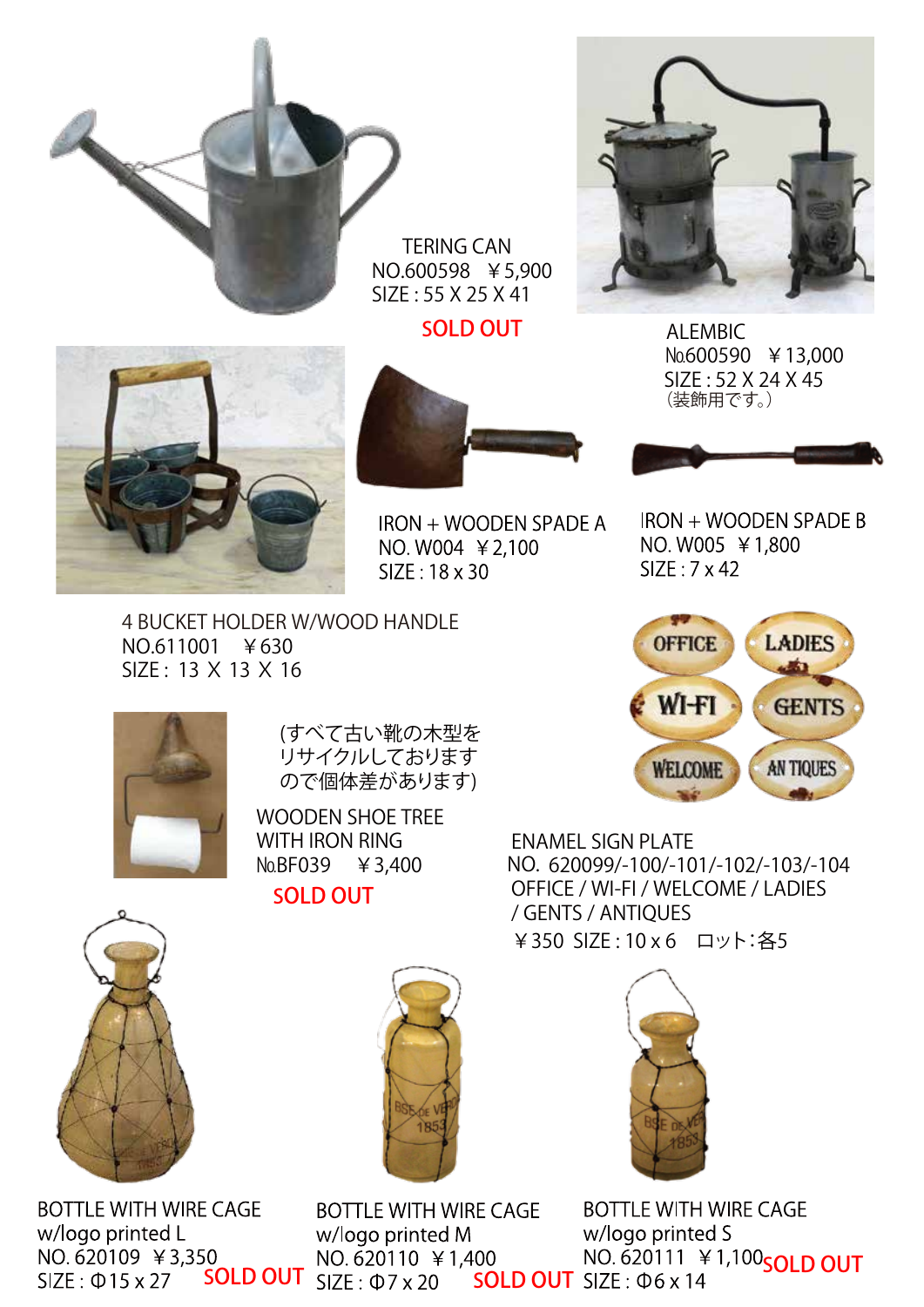



IRON EGG SCALE №RA 10404 ¥3,500 SIZE : 21 X 8 X 18 ( 装飾用です。)

TIN HOTEL COASTER №620098 ¥1,950 SIZE :Ф14 ( 装飾用です。)



MINIATURE KETTLE W/MAGNET №620107 ¥530 SIZE : 11X6X8



MASON JAR SHADE №RA 81055 ¥1,780 SIZE :Ф10 X 20 ( 装飾用です。)



GLASS JAR SHADE №RA 81664 ¥1,650 SIZE :Ф10 X 20 ( 装飾用です。)



IRON & GLASS BUTTER CHURN №RA 81466 ¥12,000 SIZE: 18 X 18 X 41 (ハンドル除く) ( 装飾用です。)

> AGE CLOTH DRYER №RA01 ¥7,800 SIZE : 17×63  $(110 \times 52)$



CARD HOLDER LARGE 18 CLIPS nickel antique NO. 620114 ¥3,600 SIZE: 95 x 110